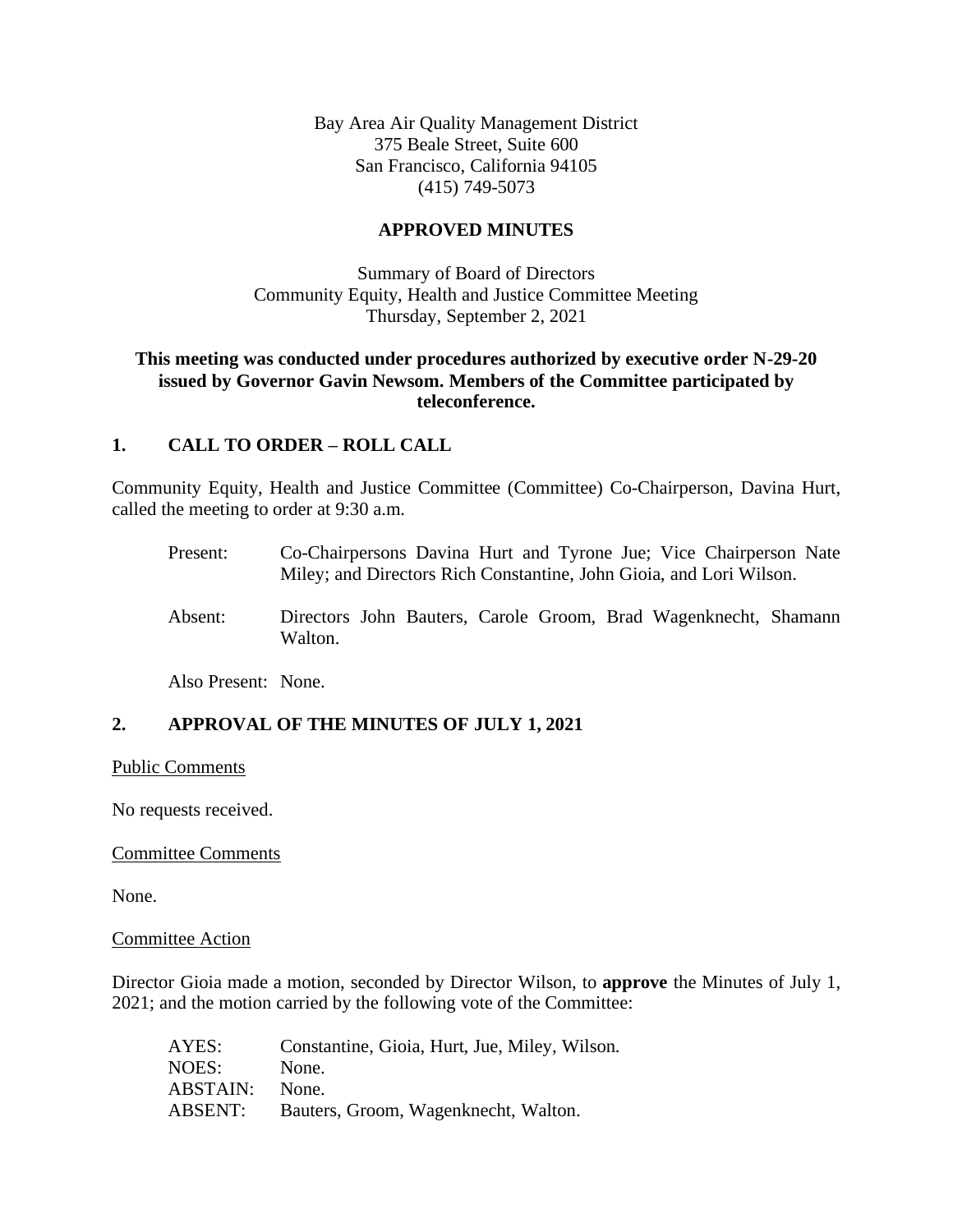## **3. COMMUNITY PERSPECTIVES**

Committee Co-Chair Hurt introduced Mr. Charles Reed, Lead Campaign Organizer of the Oakland New Emerald Deal. Mr. Reed's presentation described this initiative that would reallocate 100% of the Cannabis Tax revenue from the City of Oakland's Fund. These funds will be placed in a Community Equity Restitution Fund and re-distributed through specific social equity and re-entry programs to the communities that have historically dealt with a lack of infrastructure and resources. This initiative would create a policy change that will provide crucial funding in response to institutional and systemic inequities in housing, education, job training, and pollution in communities historically disproportionately negatively impacted.

#### Public Comments

No requests received.

### Committee Comments

The Committee and staff discussed the current applications process for cannabis establishments; the type of support that is being sought from the Air District; and the percentage of the cannabis businesses of color in Oakland.

### Committee Action

None; receive and file.

## **4. DISCUSSION ON THE SELECTION OF THE COMMUNITY ADVISORY COUNCIL (CAC)**

Veronica Eady, Senior Deputy Executive Officer of Policy & Equity, gave the staff presentation *Discussion on the Selection of the Community Advisory Council, including: outcome; outline;* proposed CAC composition; proposed timeline for appointment; proposed selection panel; review process; and input/next steps.

### Public Comments

Public comments were given by Ms. Margaret Gordon, West Oakland Environmental Indicators Project; and Charles Reed, New Emerald Deal.

### Committee Comments

The Board and staff discussed the proposed role of/concerns about the two seats on the selection panel that are designated for local or state agency representatives; suggested revisions to the proposed composition of the selection panel; concerns about the potential difficulty of procuring the time commitment of multiple Board members to serve on the selection panel; and how the questionnaire that was required of CAC applicants can assist the selection panel.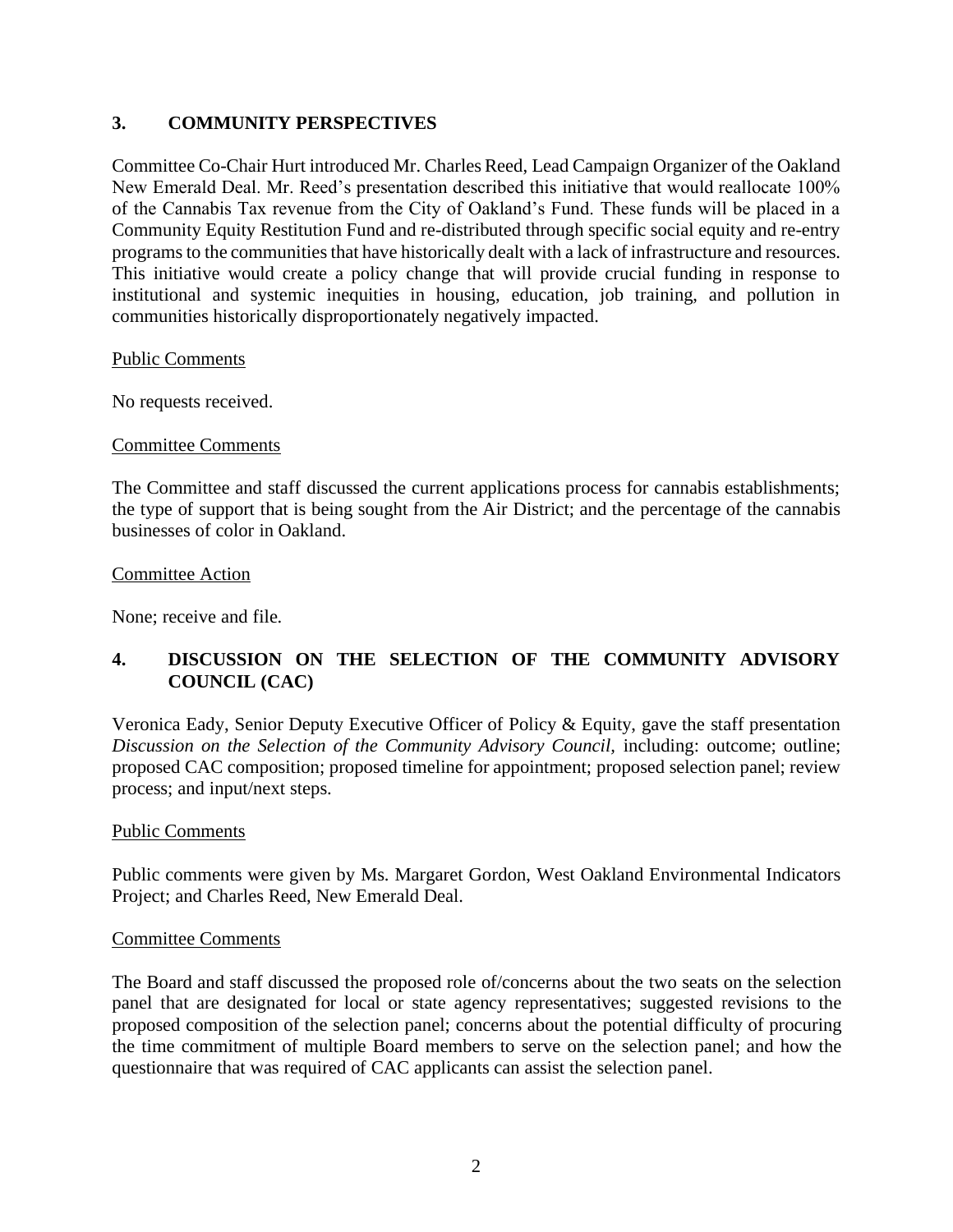### Committee Action

None; receive and file.

## **5. ASSEMBLY BILL (AB) 617 PROGRAM UPDATE: COMMUNITY WORKSHOP**

Greg Nudd, Deputy Air Pollution Control Officer of Policy, gave the staff presentation *AB 617 Program Update: Community Workshop,* including: outcome; requested action; outline; program overview; Bay Area communities; a community centered program; program roadmap; updated program costs; nomination process; nomination: East Oakland; preliminary boundary; East Oakland air pollution; sources of air pollution; disparate health outcomes; nomination timeline; community workshop highlights; community feedback; next steps; and feedback requested.

### Public Comments

Public comments were given by Charles Reed, New Emerald Deal; and Ms. Margaret Gordon, West Oakland Environmental Indicators Project.

### Committee Comments

The Committee and staff discussed the anticipated roles of the City of Oakland, Board members who represent Oakland, and the Alameda County Health Officer if East Oakland is selected as the next community to develop an emission reduction plan; whether AB 617 will study air quality impacts from mobile sources and traffic in East Oakland; and the Air District's levels of capacity building in AB 617 candidate communities that have not yet been selected.

### Committee Action

None; receive and file.

## **6. DISCUSSION ON AIR DISTRICT-WIDE TRAINING EFFORTS**

Ms. Eady gave the staff presentation *Discussion on Air District-Wide Training Efforts,* including outcome; requested action; executive training; staff and management training; goal; training format; proposed workshop schedule; and feedback requested.

### Public Comments

Public comments were given by Charles Reed, New Emerald Deal; and Ms. Margaret Gordon, West Oakland Environmental Indicators Project.

### Committee Comments

The Committee and staff discussed in what manner the Board members will undergo this training without violating the Ralph M. Brown Act; who is anticipated to facilitate the trainings, and whether companies may be added to the potential list of trainers; whether the Air District is able to mandate that the Board members participate in the trainings, and how the Air District plans to